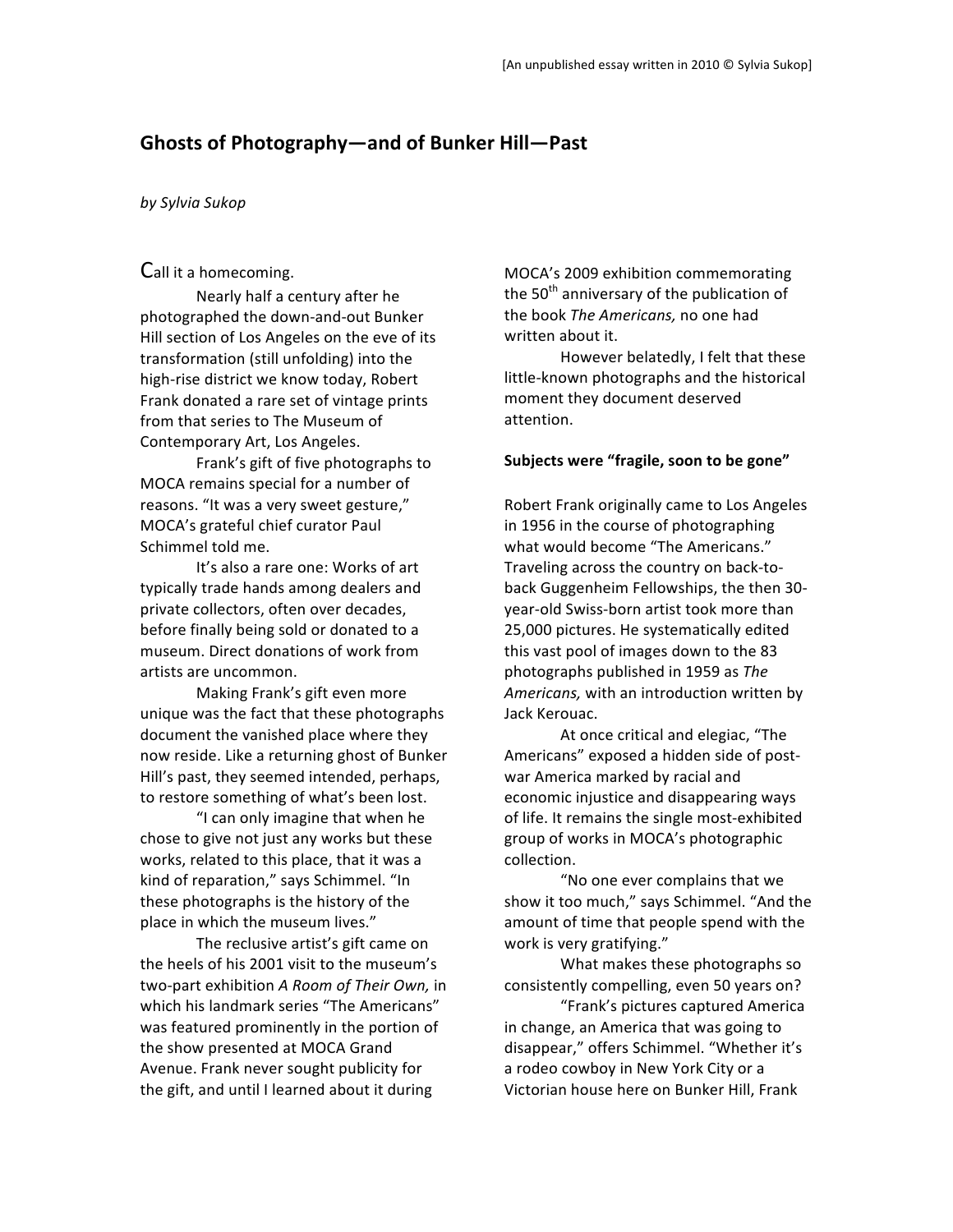was
looking
for
those
things
that
were fragile,
soon
to
be
gone."

Significantly
augmenting
MOCA's Frank
collection,
the
five
black‐and‐white Bunker
Hill
photographs
are
among
those that
the
artist
printed
in
the
1950s. However
Frank ultimately
chose
not
to include the five in the final set of 83 that comprises *The
Americans.* The
five
have
not been
exhibited,
even
at
MOCA, nor
have they
been
made
available
online.
But
they are
signature
Frank
images,
wholly
in
keep‐ ing
with
the
aesthetic
and
social
concerns
of "The
Americans,"
including
an
interest
in subcultures
and
in
the
dissonance
between American
symbols
and
realities.

One
photograph
shows
several young
Latino
men
standing
atop
a
rattletrap car
that
bears
a
hand‐painted
number
20, possibly waiting for a street race to begin.

Another
captures
a
civic
gather‐ ing—a
groundbreaking
perhaps?—with
long lines
of
business‐suited
men
standing
at attention,
one
of
them
a
veteran
in
a military
cap
saluting
what
might
be
an American
flag
outside
the
frame.

American
post‐war
patriotism meets
Los
Angeles
real
estate
boosterism it's
a
potent
and
familiar
equation
that Frank
complicates
by
capturing
in
other pictures
a
fragile
sense
of
street‐level integration in a city where racially restrictive
housing
covenants
were
still firmly
intact.

Photographed
in
the
lofty
stairwell of
what
looks
to
be
a
government
building, a
handful
of
black
and
Latina
women
sit embedded
within
a
large,
mostly
white group
of
several
dozen
spectators,
all
facing the same direction, as they wait patiently, it seems,
for
an
event
to
begin.
Only
one
face is
completely
hidden,
and
deliberately
so:
A person
in
the
second
row
holds
up
with
two white hands a blank card, perhaps a pamphlet,
to
block
their
face,
both
a momentary
act
of
individual
resistance
to Frank's
camera
and
an
enduring
visual

placeholder,
a
photographic
tomb
of
an unknown
citizen.

To
the
picture's
latter‐day viewers—us
time‐traveling
spectators
now present
at
the
scene—the
faces
of
this
civil crowd
in
their
steeply
raked,
impromptu seats
rise
up
like
an
oncoming
tide
with nothing
to
hold
them
back
but
a
slender cord
stretched
out
before
the
bottom
row.

At
the
time
Frank
visited,
Bunker Hill's
days
were
numbered.
As
part
of
a federally
funded
"slum
clearance" campaign,
the
crumbling
Victorian
houses would
soon
be
razed
and
its
inhabitants relocated.
An
era
of
downtown
"redevelop‐ ment"
would
begin
and
MOCA's
own construction
in
the
1980s
would
become
a key
feature
of
the
Bunker
Hill
redevelop‐ ment
plan,
the
building
funded
in
part
by developers'
mandatory
percent‐for‐art contributions.

#### **Series
"the
big
prize" in
1994
acquisition**

The
gritty
style
of
black‐and‐white,
serial documentary
photography
pioneered
by Frank
came
to
dominate
the
field
for
more than
a
generation.

"Although
there
were
predecessors like
Brassaï
and
Levitt,
Frank
was
the
game‐ changer,"
says
Schimmel,
and
many contemporary
artists,
including
Nan
Goldin and
Larry
Clark,
have
looked
to
Frank
in their
own
exploration
of
narrative
series.

MOCA
prides
itself
on
collecting artists'
work
in
depth,
rather
than
aiming
to build
a
"trophy"
collection
of
a
single
work by
every
well‐known
artist—an
approach that
artists,
not
surprisingly,
especially appreciate.
They
want
their
current,
not just
their
past
work,
to
be
seen
and
known.

The
museum
jump‐started
its collecting
of
Robert
Frank
when
it
acquired the
Ralph
M.
Parsons
Photography Collection
in
1994.
Originally
formed
by New
York
dealer
Robert
Freidus
beginning in
the
1970s,
the
Parsons
Collection
totaled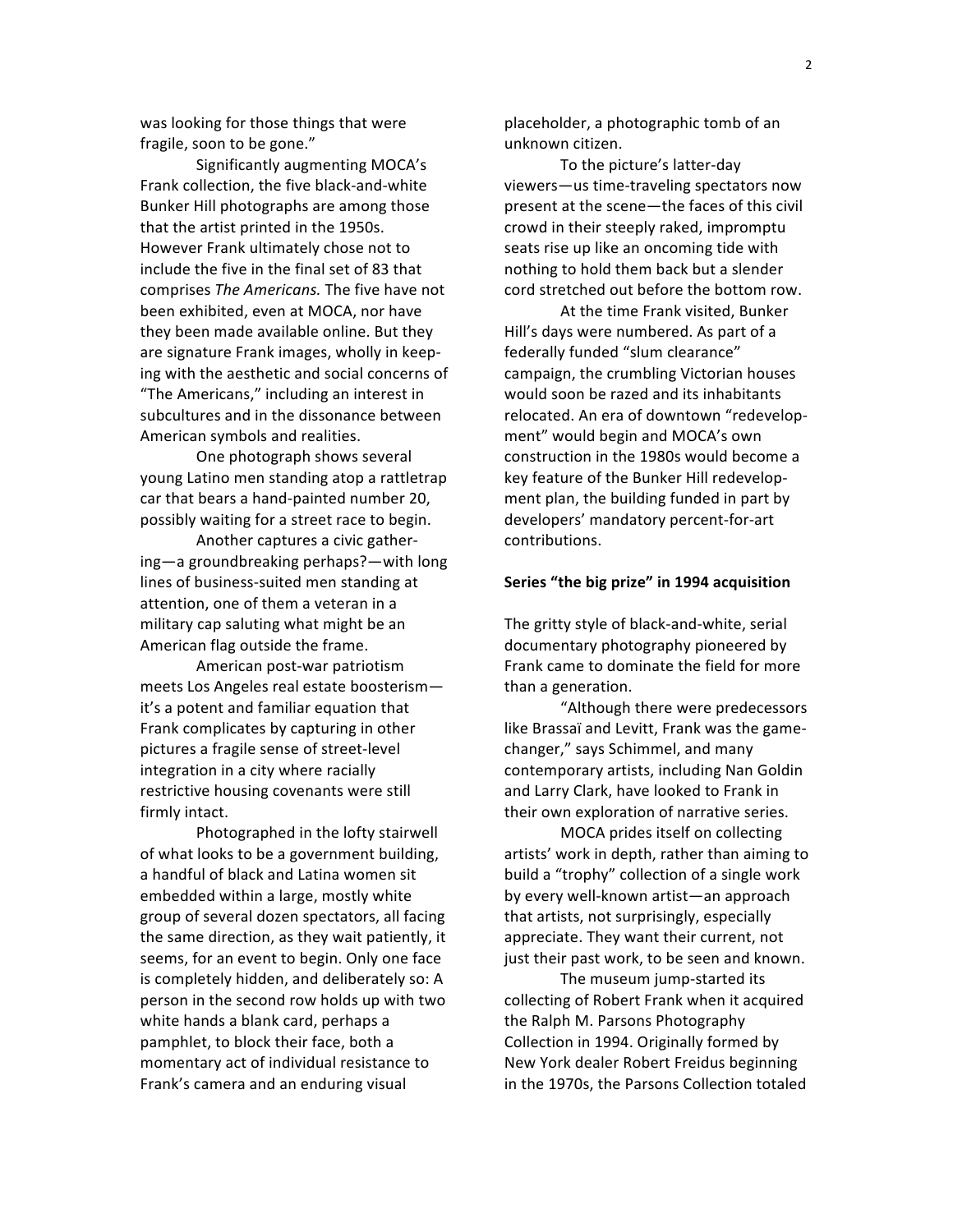2,300
photographs—and
in
one
fell
swoop its acquisition by MOCA for \$1.15 million increased
the
museum's
photographic holdings
five‐fold.
The
centerpiece
of
the new
collection
was
"The
Americans."

"The
Frank
was
the
big
prize,"
says Schimmel.
"There
are
only
four
complete sets
of
'The
Americans'
in
the
world,
and ours
was
the
first
set
that
he
ever
made, selling it to a dealer who sold it to another who sold it to Freidus."

The
book *The
Americans*has
seen numerous reprintings including a new 50<sup>th</sup>anniversary
edition
from
Steidl.
Steidl simultaneously
published
The
National Gallery
of
Art's
in‐depth
examination
of
this body
of
work, *Looking
In:
Robert
Frank's*  The Americans. This 506-page expanded edition is
a
library
unto
itself,
brimming with
scholarly
essays,
a
definitive chronology
and
map
of
Frank's
travels, contact
sheets,
letters
and
other
revealing archival
material—most
of
it
drawn
from the
National
Gallery's
extensive
Frank collection.

#### **History
of
art
as
a
history
of
friendships**

Selections
from
"The
Americans"
were
first shown
at
MOCA
as
part
of
the
2000 photography
exhibition, *The
Social
Scene;* the
presentation
was
thematic,
situating the
images
within
a
social
narrative. Schimmel
tried
out
a
new
curatorial strategy
in
the
MOCA
exhibition *A
Room
of Their
Own* in
2001–2002.

"I thought this would be an interesting
time
to
break
the
material division
between
photography
and painting,"
he
recalls.
"It
made
a
great
deal of
sense
to
place
these
photographers [including Frank] both chronologically and in
the
context
of
the
dear
friendships
they had
with
other
artists."

This
same
strategy
guided
Schim‐ mel's
organization
of
the
current *Collection: MOCA's
First
Thirty
Years* show.

*"*No
photographer
wants
to
be
left in
the
photo
ghetto.
So
it
was
obvious let's
put
Robert
Frank
between
Franz
Kline and Robert
Rauschenberg.
These
are
two great
artists,
friends
of
Frank,
who
in
their own
way
were
exploring
American
culture at
the
same
time
as
Frank,
from
a
New
York vantage
point."

In the center of the room lined with photographs
from
"The
Americans," Schimmel
has
placed
a
boldly
colored crushed‐automobile
sculpture
by
John Chamberlain,
seeing
it
as
yet
another remnant
of
American
culture.
More importantly,
Schimmel
adds,
"Chamberlain and
Frank
are
friends,
they
go
back
a
long time."

As
a
curator,
Schimmel
is
constantly thinking
about
these
kinds
of
personal relationships.
"You
put
the
history
of
art together
in
terms
of
shared
genre,
shared iconography,
but
also
in
terms
of
shared relationships.
These
things
count
for
a
great deal.
There's
something
about
the relationships
that
transcend
both
the material
and
iconographic
aspects.
I
don't even try to enumerate it, I don't put it into a wall text. I feel like people get it."

Certainly
the
artists
themselves
get it. And
although,
in
2001,
Robert
Frank's was a private "stealth visit"—typical, says Schimmel,
for
artists
visiting
shows
in
which their
work
is
featured—Frank's
positive reaction
did
get
back
to
Schimmel
who
was delighted
to
hear
it.

In
1994,
the
same
year
that
MOCA acquired
"The
Americans,"
the
National Gallery
organized *Robert
Frank:
Moving*  Out, its first-ever exhibition devoted to a living
photographer. *Moving
Out*traveled internationally
to
five
other
venues including
the
Lannan
Foundation
in
Los Angeles.

According
to
Schimmel, Frank
was so pleased with the show that he decided to donate
work
from
his
personal
collection
to each
of
the
participating
venues.
Since
the